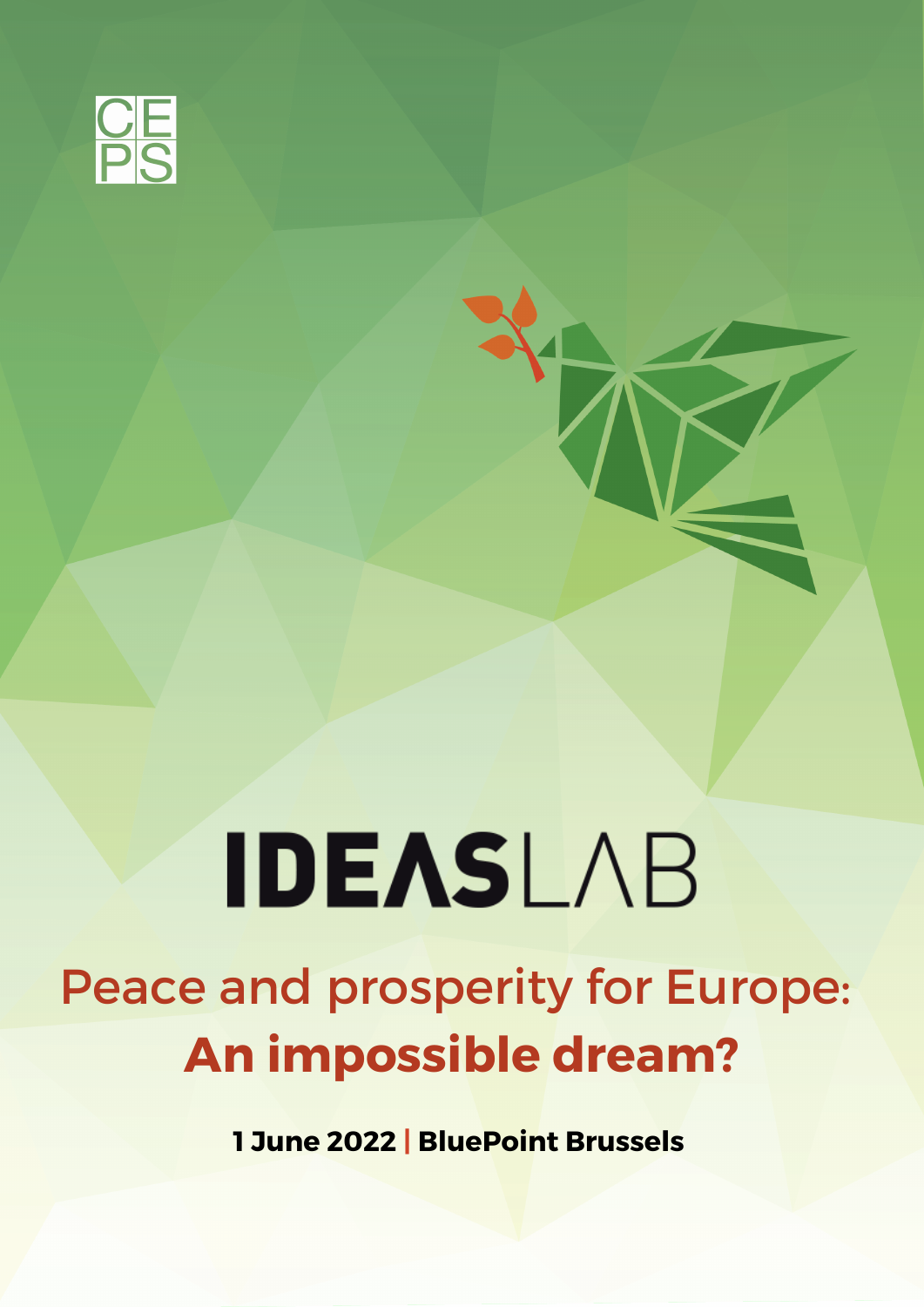**CEPS Ideas Lab 2022** will be an interactive one-day event bringing together the 'Next Generation' of Europeans with more seasoned experts in EU policymaking across many different fields. The underpinning theme is how can the EU re-establish peace and prosperity. More than two years into a global pandemic and now with a major war that's erupted in Europe's neighbourhood on top, the need for a united union is stronger than ever.

The culmination of the day will be an interactive discussion between a high-level European policymaker with our CEPS Young Thinkers on how the EU can re-establish peace and prosperity in this new and dangerous world.

This discussion will be preceded by three dedicated sessions dealing with today's key challenges: soaring energy prices, an unprecedented wave of refugees caused by the war in Ukraine and the rapidly evolving threat to Europe's security.

We will also examine the state of public opinion and how Europeans are reacting to such monumental changes that are occurring and evolving at lightning speed.